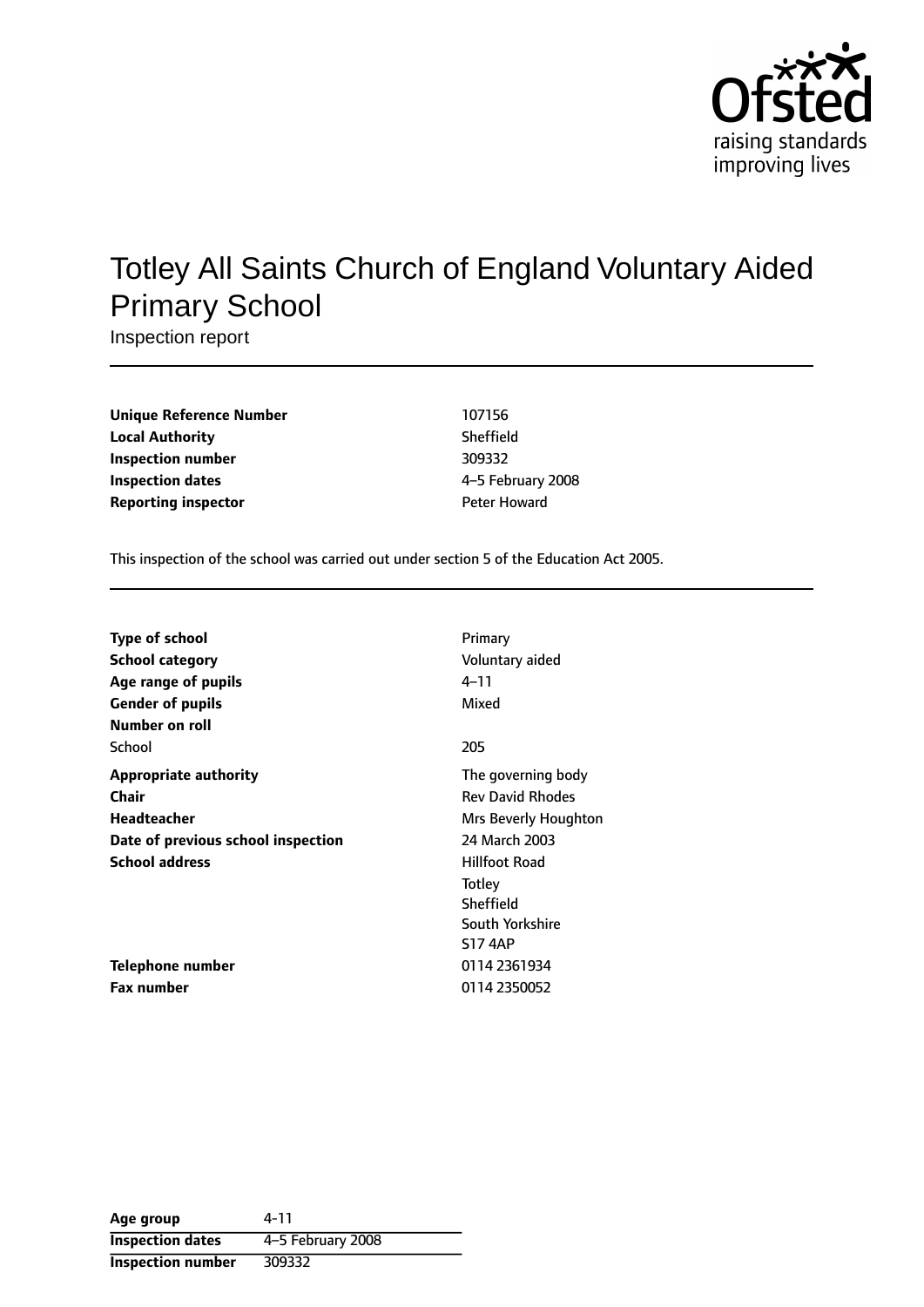© Crown copyright 2008

.

Website: www.ofsted.gov.uk

This document may be reproduced in whole or in part for non-commercial educational purposes, provided that the information quoted is reproduced without adaptation and the source and date of publication are stated.

Further copies of this report are obtainable from the school. Under the Education Act 2005, the school must provide a copy of this report free of charge to certain categories of people. A charge not exceeding the full cost of reproduction may be made for any other copies supplied.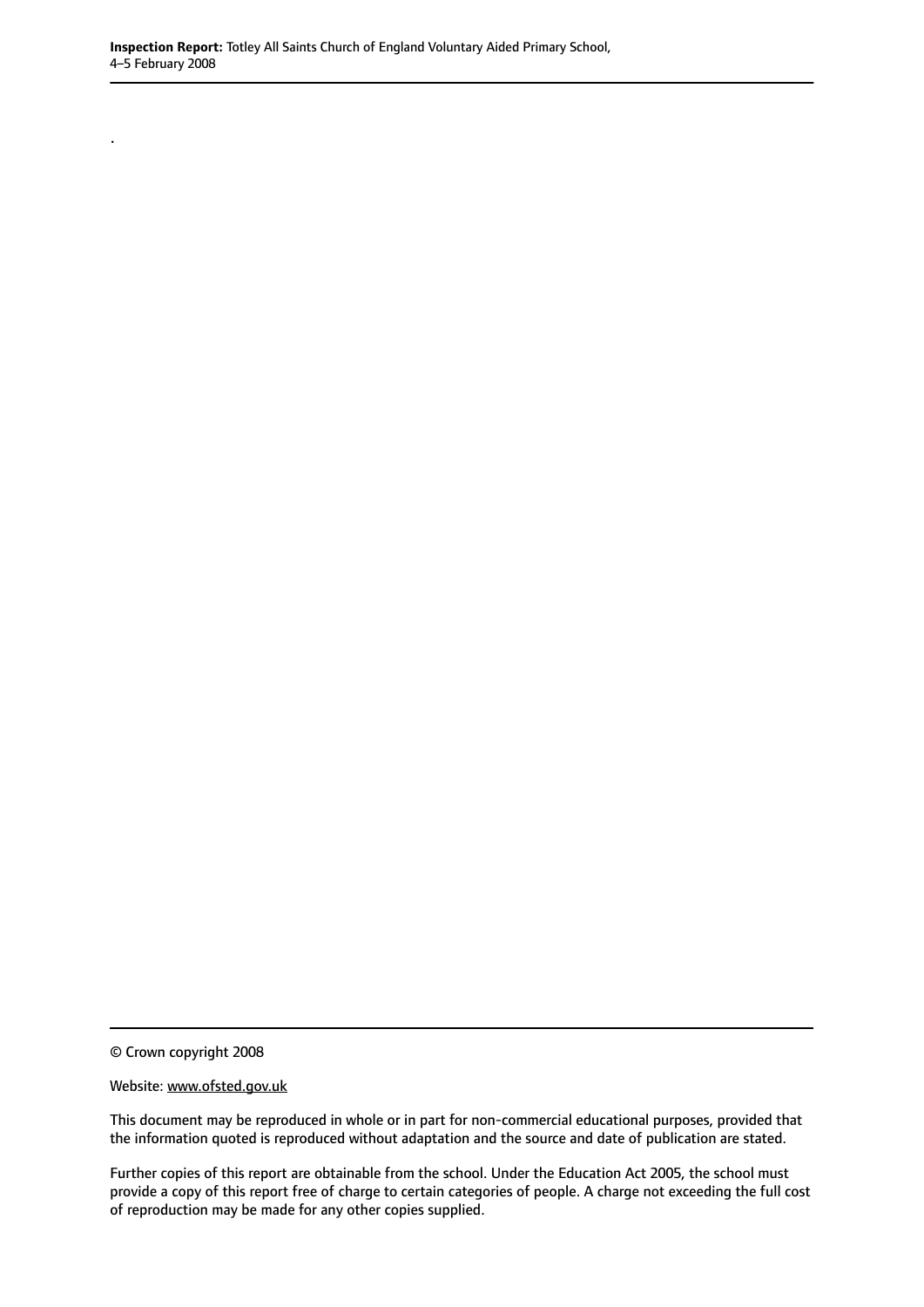## **Introduction**

The inspection was carried out by two Additional Inspectors.

### **Description of the school**

This is a smaller than average primary school, which serves an area of social advantage. The proportion of children eligible for a free school meal is well below average. A small number of pupils are from minority ethnic backgrounds and very few pupils are learning English as an additional language. The proportion of pupils with learning difficulties and/or disabilities is below average.

#### **Key for inspection grades**

| Outstanding  |
|--------------|
| Good         |
| Satisfactory |
| Inadequate   |
|              |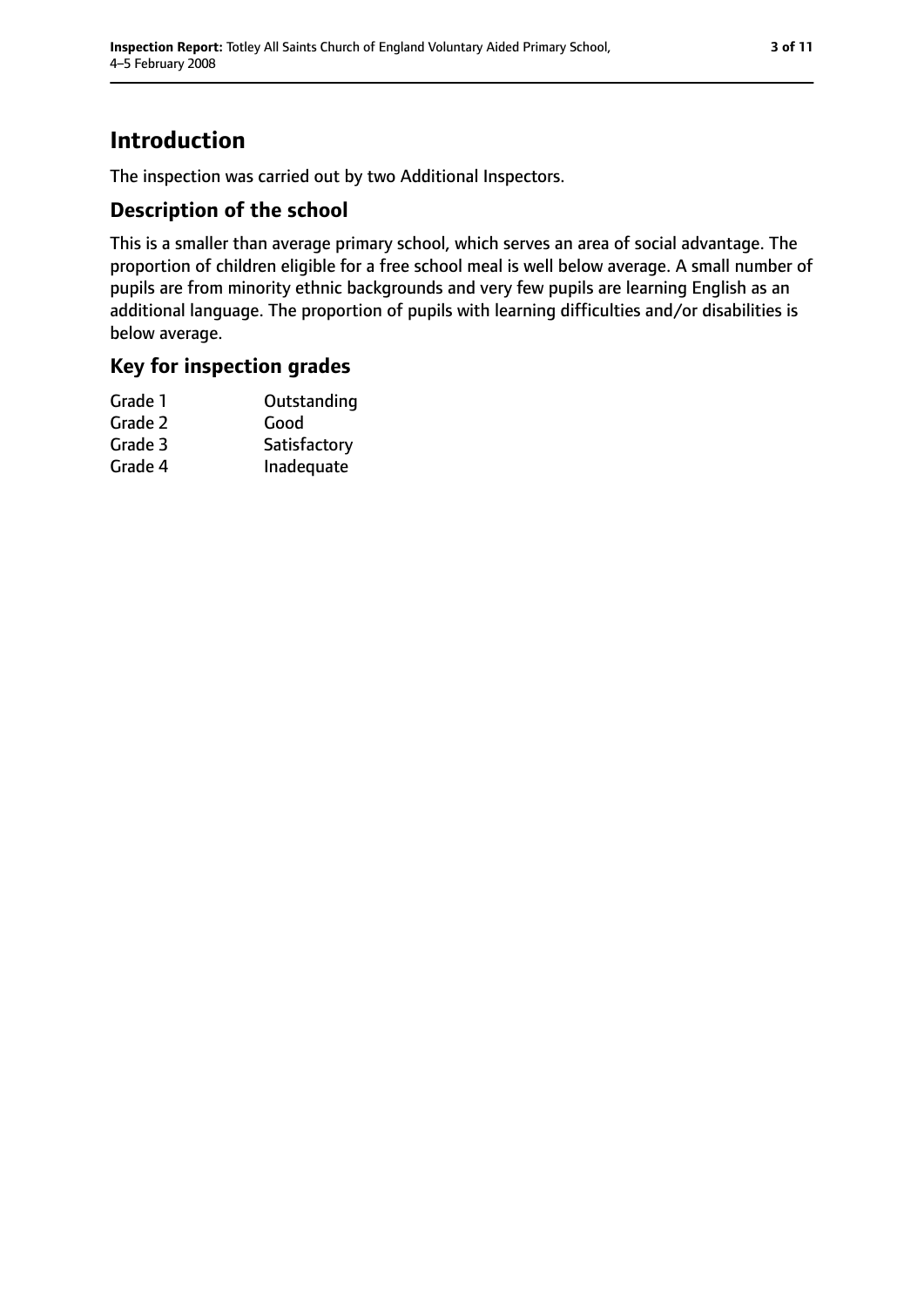## **Overall effectiveness of the school**

#### **Grade: 2**

This is a good school that provides rich and exciting opportunities for pupils which successfully promote their learning and personal development. Senior leaders have a strong focus on raising standards and creating a caring, safe environment in which children can thrive.

Children enter school with levels of skills and knowledge that are broadly in line with those expected for their age. They make a good start in Reception, where teaching meets their needs well. From Years 1 to 6 they make good progress and their achievement is good. In Year 6 they attain above average standards in English and mathematics. Recent improvements to the teaching of English, particularly writing, are having a good impact on standards in that subject. However, standards in mathematics are not as high as they could be because the teaching for the more able pupils is not always sufficiently challenging.

Pupils' personal development and well-being are good. They have positive attitudes to learning and want to do well. There are good relationships between pupils and staff. Pupils' behaviour is good and they are polite and welcoming to visitors. Their spiritual, social and moral development is good, but their understanding of cultures different to their own is at an early stage of development. Pupils value the many opportunities in school to take on responsibility and undertake their duties with maturity.

The quality of teaching and learning is good. There are very effective systems in place to check on pupils' learning and the information gained is generally well used to plan work that meets pupils' needs. Lessons are well organised by teachers, providing a good range of appropriate learning opportunities, including the use of information and communication technology. Teachers are careful to explain what pupils are expected to learn in lessons and this helps pupils to focus on what is important and to make faster progress. However, there are not always sufficient opportunities to help pupils to think for themselves and develop independence. The quality of the curriculum and other activities is good. The increasing practice of providing longer blocks of time to study topics that make links between subjects is making learning more enjoyable and meaningful. There are a good range of activities to enrich learning, including visitors to school, visits off-site and several residential visits in Key Stage 2.

The quality of care, guidance and support is good. Pupils say they feel safe in school and feel confident that there are adults to turn to if they need advice or support. A strength of the school is the quality of the guidance given to pupils to help them improve their work. Marking is constructive and helpful and pupils are increasingly involved in checking on their own learning. A very effective system of setting pupils challenging targets helps them to know where they are going and what they have to learn to get there. Pupils with learning difficulties and/or disabilities receive good support.

The quality of leadership and management is good. The headteacher and senior management team provide clear leadership and there is a strong sense of shared understanding among the staff of what they are trying to achieve. This is reflected in the consistency with which so many recently introduced strategies are implemented throughout school. The school has a good understanding of its strengths and weaknesses and a good capacity for further improvement. It gives good value for money.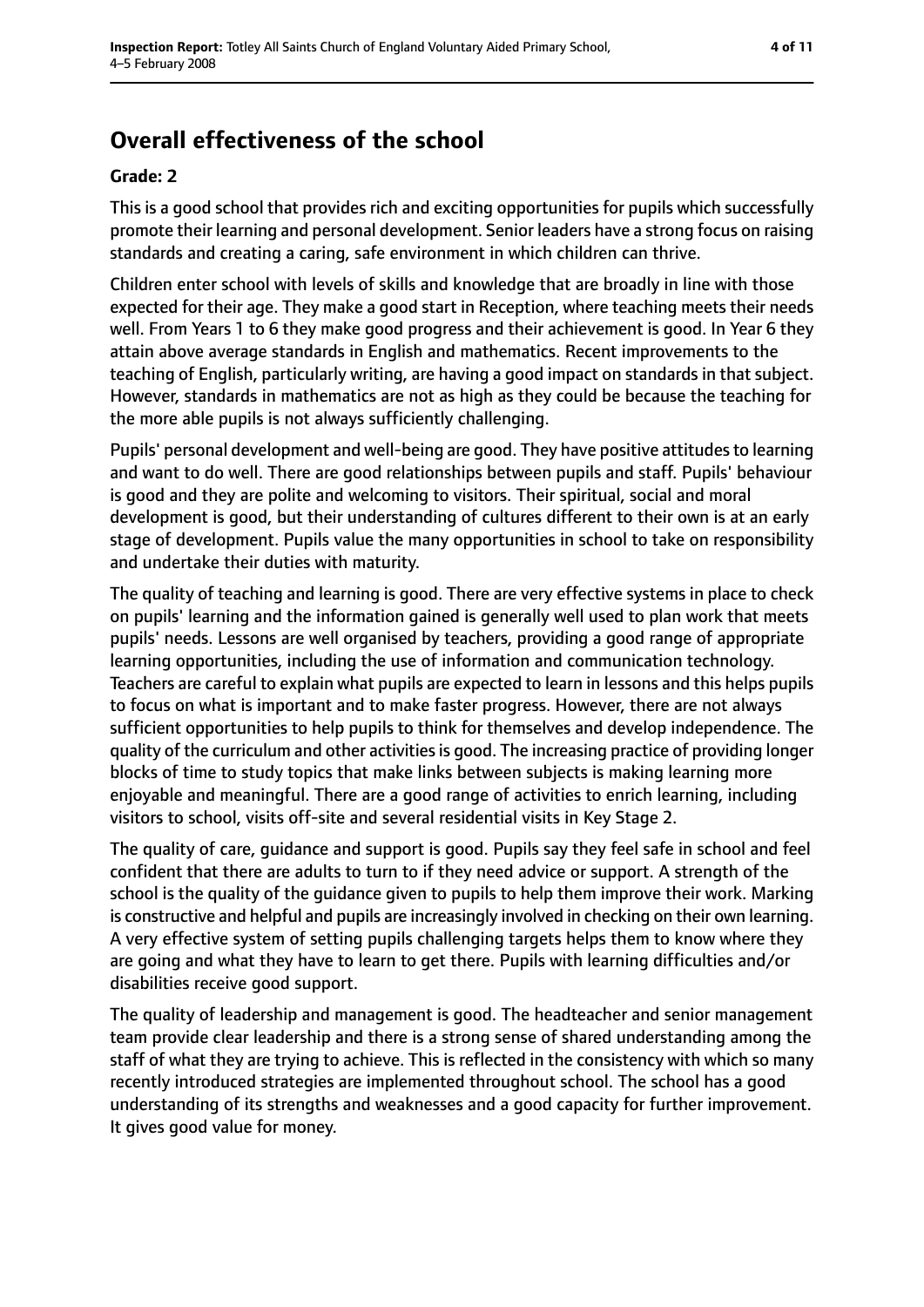### **Effectiveness of the Foundation Stage**

#### **Grade: 2**

On entry to Reception, children's skills and knowledge, while they vary from year to year, are generally in line with those expected nationally. Children make good progress and by the end of the year their attainment is above average. There are good links with the private on-site nursery and with parents, who are supportive of their children and the school. Induction arrangements are very effective and, as a result, children settle in well and their learning begins straight away. Teaching is good and well matched to the needs of young learners. For example, the use of a puppet engages children's interest in activities to develop their reading. Reception is well organised and children benefit from a good range of active learning opportunities inside and outside the classroom. There is a strong focus on promoting children's personal development and they are helped to develop independence and good social skills. There are very strong procedures for checking on what children know and can do, and work is accurately planned to meet their needs. Adults in the class work well as a team and the teaching assistant plays a very positive role in teaching and assessment. Leadership of the Foundation Stage is good and has a clear view of how to secure continuing improvement.

#### **What the school should do to improve further**

- $\blacksquare$  Ensure that the more able pupils are consistently given work in mathematics that is sufficiently challenging.
- Help pupils to become more independent learners.
- Improve pupils' understanding of cultures different to their own.

## **Achievement and standards**

#### **Grade: 2**

Pupils continue to build on the foundations laid down in Reception and their achievement is good. In Years 1 to 6, pupils are benefiting from the impact of much improved systems to assess their progress and for the setting of challenging targets to guide their learning. As a result, they are making good progress. In the 2007 national assessments of reading, writing and mathematics at the end of Year 2, pupils attained above average standards. Pupils currently in Year 2 are working to similar standards. Overall standards at the end of Year 6 are typically above average. A downturn in standards in English in recent years has been addressed by effective improvements to provision. Pupils currently in Year 6 are working at above average standards in that subject and in mathematics. The more able pupils in English are responding well to high levels of challenge, but the school is aware that in mathematics the level of challenge is not sufficient to extend all learners. As a result, not all of the more able pupils reach the higher levels expected of them in that subject. Pupils with learning difficulties and/or disabilities receive good support, from well targeted intervention strategies, and they make good progress.

## **Personal development and well-being**

#### **Grade: 2**

Pupils' spiritual, moral and social development is good. However, pupils' understanding of cultures different to their own is at an early stage of development. Pupils get on well with each other and with adults in school. Older pupils value opportunities to care for others when they act as playground leaders or reading buddies. Pupils are learning the difference between right and wrong and their behaviour is good. They enjoy school and their positive attitudes to learning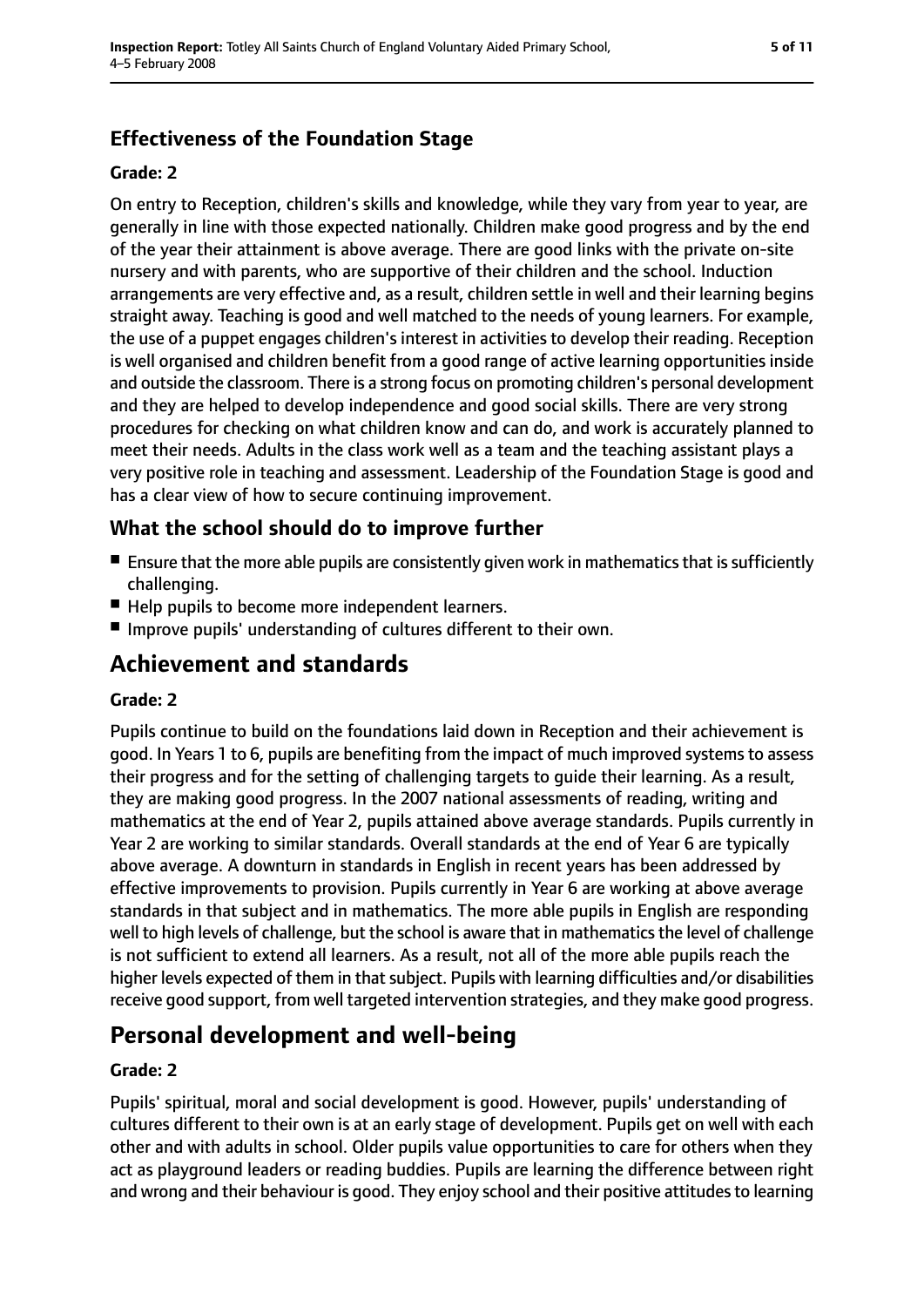contribute to their successes in the classroom. Attendance is above average. Pupils are learning how to live a healthy lifestyle. This is seen in their participation in sporting activities, their support for the 'Park and Stride' scheme and the success of the healthy tuck-shop. Pupils have a good understanding of how to keep safe. They enjoy taking responsibility and making positive contributions to both the school and the wider community. They are enthusiastic about their part in the school council and involvement in fund-raising for deserving causes. Pupils are well prepared for their move to secondary school and are confident about their future.

## **Quality of provision**

## **Teaching and learning**

#### **Grade: 2**

The quality of teaching and learning is good overall. Occasionally teaching is less successful and this slows the rate of progress pupils make in some lessons. This is seen, for example, on those occasions when teaching for the more able pupils in mathematics lacks sufficient challenge. Classrooms are lively places, where display is effectively used to stimulate interest and support learning. Planning is thorough and contributes to good teaching. Teachers make effective use of a good range of teaching strategies, for example, interactive whiteboards, effective questioning skills and talk partners, to extend pupils' learning. Good use is made of lesson objectives to focus pupils on what the lesson is about and to inform teachers' marking. Pupils are being increasingly involved in assessing their own progress and that of their peers. However, teaching provides insufficient opportunities for pupils to develop independence and think for themselves. Teaching assistants give good support, both to pupils with learning difficulties and/or disabilities who need individual help and to groups of pupils, for example, in the effective intervention groups that are run to accelerate pupils' progress.

## **Curriculum and other activities**

#### **Grade: 2**

There is a strong focus on English and mathematics, which is successfully contributing to accelerating pupils' progress. The school is in the early stages of introducing a themed approach to the curriculum, which seeks to develop links between subjects and give pupils sustained opportunities to explore them in topics, such as European Language Day and the major celebration of the school's 130th birthday. These opportunities are making learning interesting and fun. They bring colour and vitality to learning and a richness of experience into the curriculum. There is a good range of activities that enrich the curriculum. For example, the teaching of French, visits into school by a local vet and puppet theatre, off-site visits to Chatsworth and Jorvik, and residential visits in Years 4, 5, and 6. There are close links with the church and the grounds of the school offer many opportunities for learning.

## **Care, guidance and support**

#### **Grade: 2**

This is a caring school that looks after pupils well. Pupils have trust in the adults in school and are confident to approach them if they are troubled and, as a result, pupils feel well cared for and safe. The necessary procedures are in place for safeguarding pupils and for protecting their health and safety. Pupils with learning difficulties and/or disabilities are well supported through good links with parents and support agencies. As a result, these pupils make good progress. Academic guidance is a strength of the school. Marking is consistently helpful to pupils and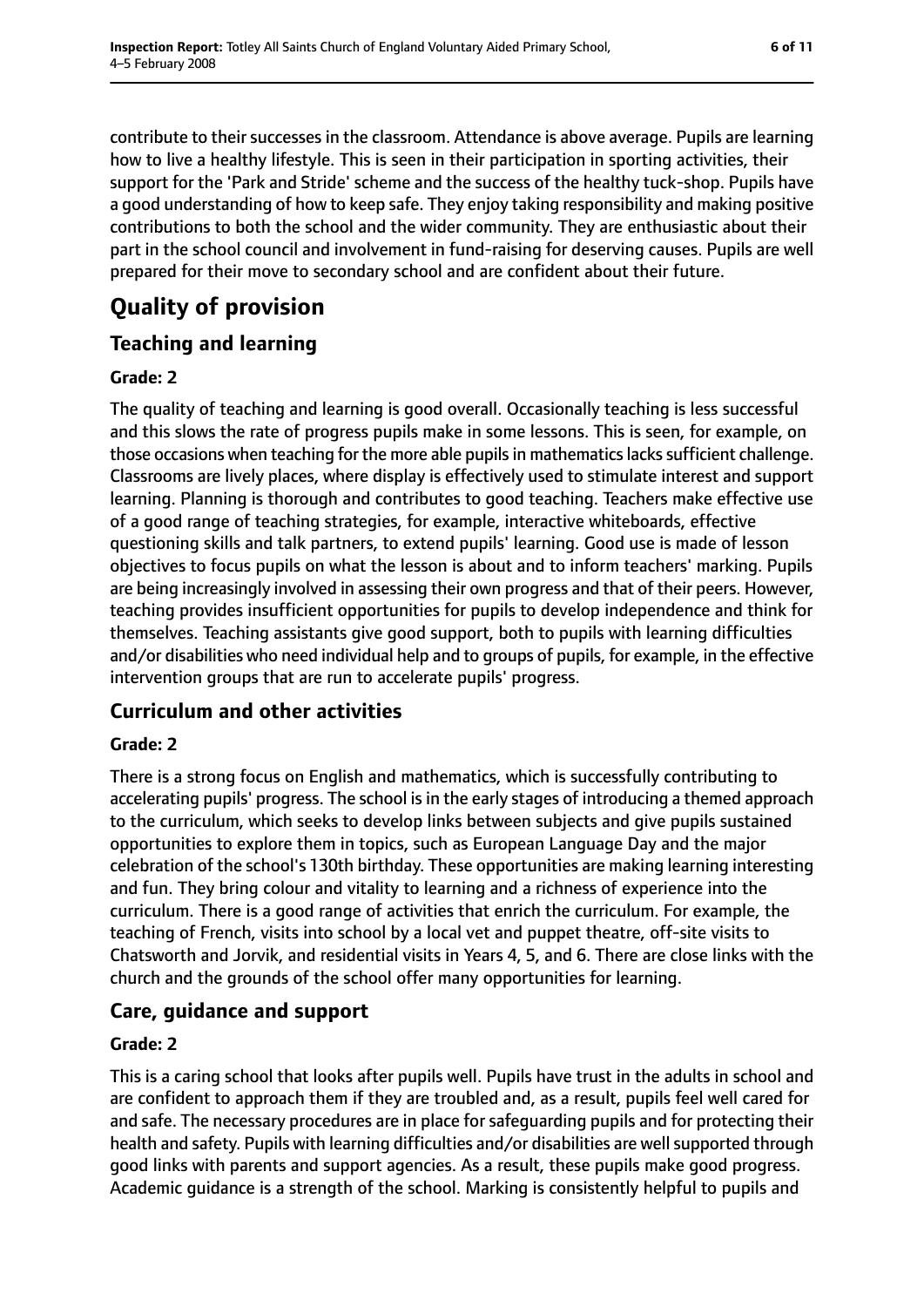the system for setting pupils' challenging targets to aim for in their learning are well established. The partnership with parents is enhanced by the way these targets are shared with parents so they can help their children at home. There are good procedures in place to support pupils entering school and for those moving onto secondary education. The great majority of parents are happy with the care and support given to their children.

## **Leadership and management**

#### **Grade: 2**

The headteacher is well supported by senior managers and together they provide a clear vision for the school's continuing development. They have communicated this vision effectively to school staff, who have given it their full support. This has created a shared purpose among staff that has helped drive an effective programme of improvements, the impact of which can be seen in the accelerating progress that is evident in pupils' work. Checking on teaching and learning is rigorous and the school has a good understanding of its own strengths and areas for development. Written plans to promote further improvement are clearly written and the key priorities they identify are well considered to lead to improvement. Subject leaders are increasingly effective in raising standards in their areas of responsibility. Governors are very committed to the school, although they don't always have a sufficiently strong understanding of the school's strengths and areas for development. There are good partnerships with outside agencies and bodies, such as the private on-site nursery and the church, which support the school's work. The great majority of parents give the school strong support.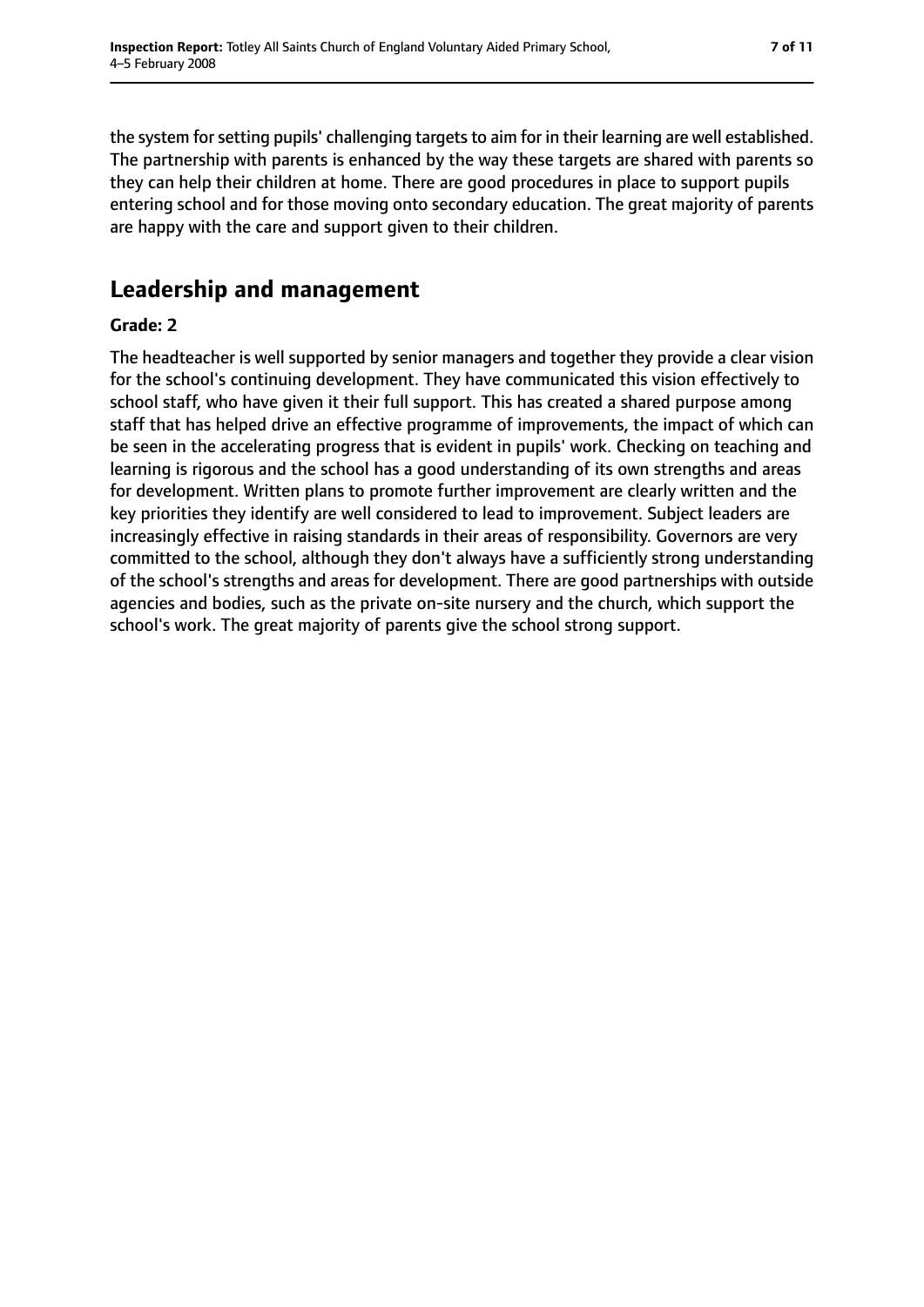**Any complaints about the inspection or the report should be made following the procedures set out in the guidance 'Complaints about school inspection', which is available from Ofsted's website: www.ofsted.gov.uk.**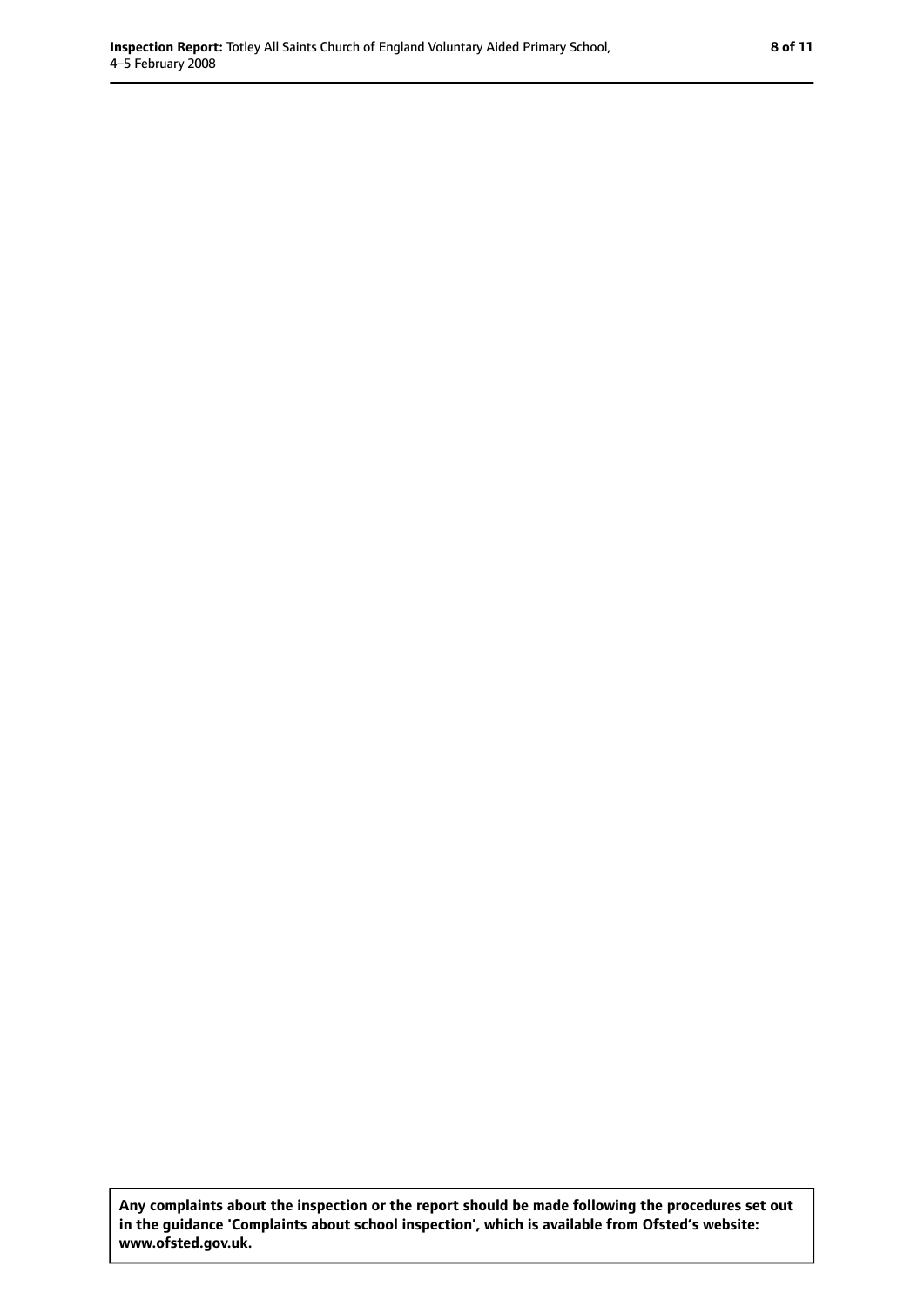## **Inspection judgements**

| $^{\cdot}$ Key to judgements: grade 1 is outstanding, grade 2 good, grade 3 satisfactory, and | School         |
|-----------------------------------------------------------------------------------------------|----------------|
| arade 4 inadequate                                                                            | <b>Overall</b> |

#### **Overall effectiveness**

| How effective, efficient and inclusive is the provision of education, integrated<br>care and any extended services in meeting the needs of learners? |     |
|------------------------------------------------------------------------------------------------------------------------------------------------------|-----|
| Effective steps have been taken to promote improvement since the last<br>inspection                                                                  | Yes |
| How well does the school work in partnership with others to promote learners'<br>well-being?                                                         |     |
| The effectiveness of the Foundation Stage                                                                                                            |     |
| The capacity to make any necessary improvements                                                                                                      |     |

#### **Achievement and standards**

| How well do learners achieve?                                                                               |  |
|-------------------------------------------------------------------------------------------------------------|--|
| The standards <sup>1</sup> reached by learners                                                              |  |
| How well learners make progress, taking account of any significant variations between<br>groups of learners |  |
| How well learners with learning difficulties and disabilities make progress                                 |  |

#### **Personal development and well-being**

| How good is the overall personal development and well-being of the<br>learners?                                  |  |
|------------------------------------------------------------------------------------------------------------------|--|
| The extent of learners' spiritual, moral, social and cultural development                                        |  |
| The extent to which learners adopt healthy lifestyles                                                            |  |
| The extent to which learners adopt safe practices                                                                |  |
| How well learners enjoy their education                                                                          |  |
| The attendance of learners                                                                                       |  |
| The behaviour of learners                                                                                        |  |
| The extent to which learners make a positive contribution to the community                                       |  |
| How well learners develop workplace and other skills that will contribute to<br>their future economic well-being |  |

#### **The quality of provision**

| How effective are teaching and learning in meeting the full range of the<br>learners' needs?          |  |
|-------------------------------------------------------------------------------------------------------|--|
| How well do the curriculum and other activities meet the range of needs<br>and interests of learners? |  |
| How well are learners cared for, guided and supported?                                                |  |

#### **Annex A**

 $^1$  Grade 1 - Exceptionally and consistently high; Grade 2 - Generally above average with none significantly below average; Grade 3 - Broadly average to below average; Grade 4 - Exceptionally low.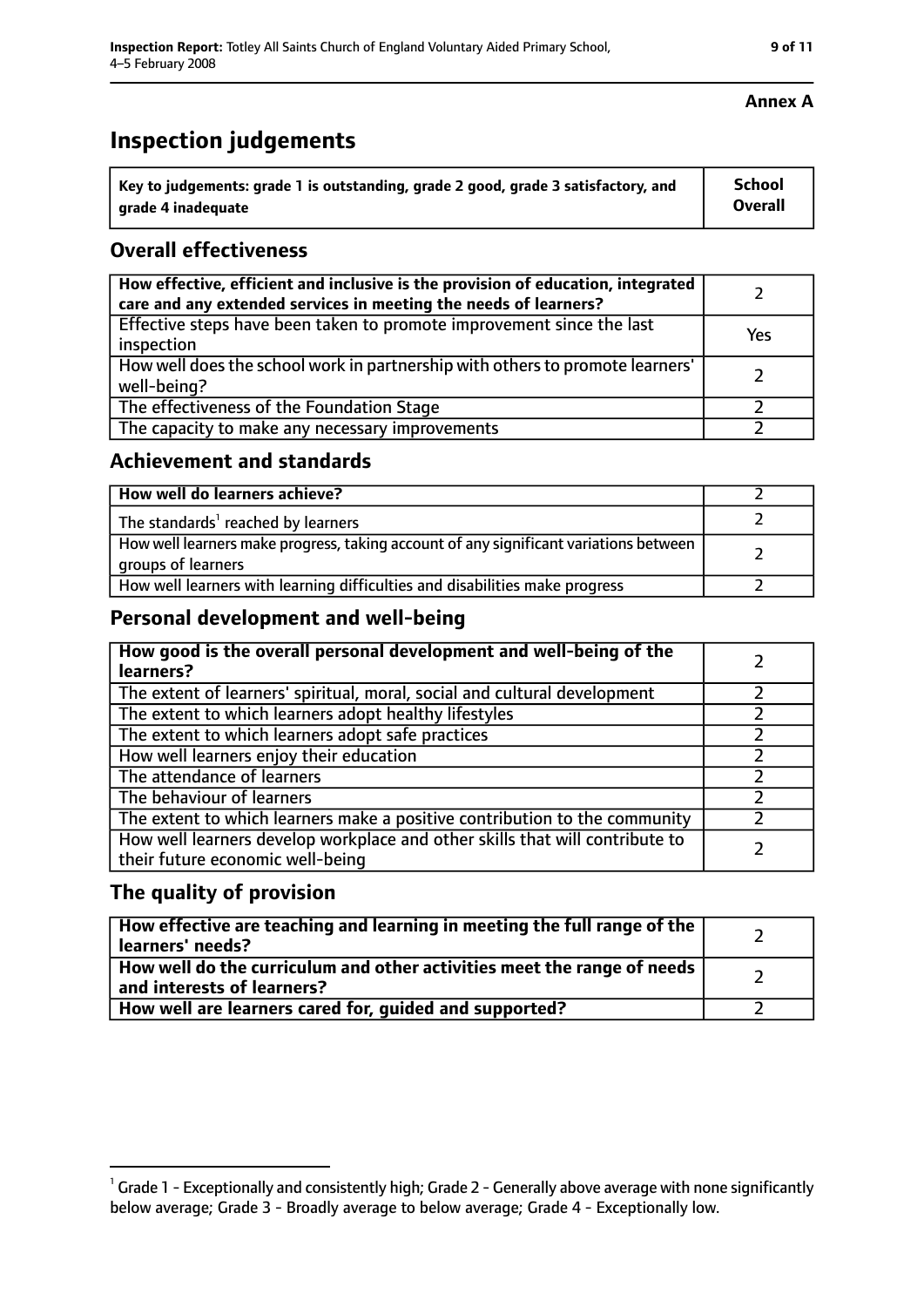#### **Annex A**

## **Leadership and management**

| How effective are leadership and management in raising achievement<br>and supporting all learners?                                              |     |
|-------------------------------------------------------------------------------------------------------------------------------------------------|-----|
| How effectively leaders and managers at all levels set clear direction leading<br>to improvement and promote high quality of care and education |     |
| How effectively leaders and managers use challenging targets to raise standards                                                                 |     |
| The effectiveness of the school's self-evaluation                                                                                               |     |
| How well equality of opportunity is promoted and discrimination tackled so<br>that all learners achieve as well as they can                     |     |
| How effectively and efficiently resources, including staff, are deployed to<br>achieve value for money                                          | 7   |
| The extent to which governors and other supervisory boards discharge their<br>responsibilities                                                  | 3   |
| Do procedures for safequarding learners meet current government<br>requirements?                                                                | Yes |
| Does this school require special measures?                                                                                                      | No  |
| Does this school require a notice to improve?                                                                                                   | No  |